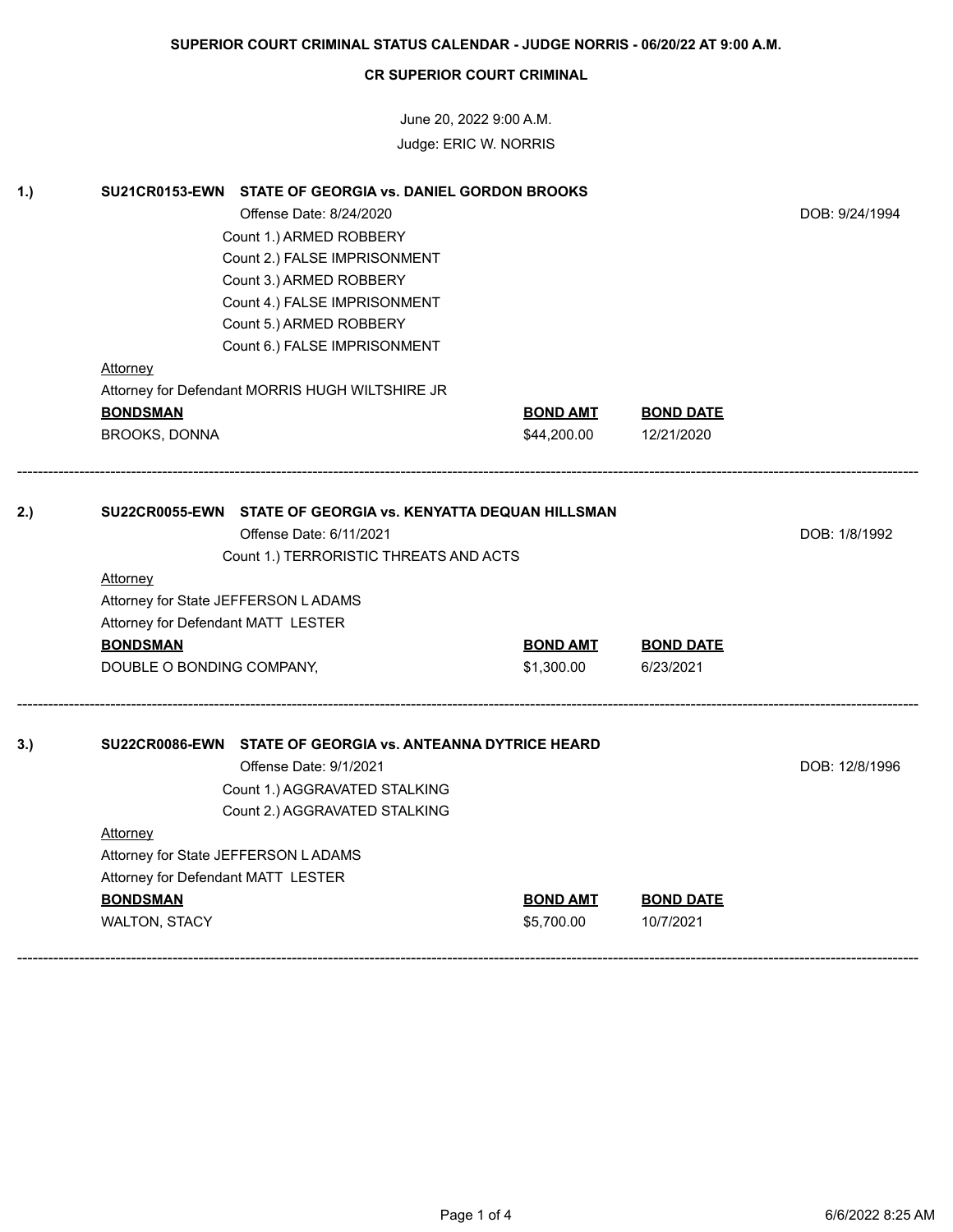June 20, 2022 9:00 A.M. Judge: ERIC W. NORRIS

| 4.) | SU22CR0187-EWN STATE OF GEORGIA vs. ANTHONY LEONARD KNAPPER            |                 |                  |  |
|-----|------------------------------------------------------------------------|-----------------|------------------|--|
|     | Offense Date: 7/24/2021                                                | DOB: 8/20/1966  |                  |  |
|     | Count 1.) POSSESSION OF A SCHEDULE II<br>CONTROLLED SUBSTANCE          |                 |                  |  |
|     | Count 2.) KNOWINGLY DRIVING MV SUSPENDED,<br><b>CANCELED OR REVOKE</b> |                 |                  |  |
|     | Count 3.) IMPROPER OR ERRACTIC LANE CHANGE                             |                 |                  |  |
|     | Count 4.) RECKLESS DRIVING                                             |                 |                  |  |
|     | Attorney                                                               |                 |                  |  |
|     | Attorney for State ERIC YI                                             |                 |                  |  |
|     | Attorney for Defendant BENJAMIN A PEARLMAN                             |                 |                  |  |
|     | <b>BONDSMAN</b>                                                        | <b>BOND AMT</b> | <b>BOND DATE</b> |  |
|     | KNAPPER, ANTHONY                                                       | \$0.00          | 7/24/2021        |  |
|     | KNAPPER, ANTHONY                                                       | \$3,400.00      | 7/24/2021        |  |
| 5.) | SU22CR0188-EWN STATE OF GEORGIA vs. LAUREN CASEY LOONEY                |                 |                  |  |
|     | Offense Date: 6/28/2021                                                | DOB: 10/2/1988  |                  |  |
|     | Count 1.) POSSESSION OF A SCHEDULE II<br>CONTRÓLLED SUBSTANCE          |                 |                  |  |
|     | Count 2.) POSSESSION OF COCAINE                                        |                 |                  |  |
|     | Count 3.) MARIJUANA - LESS THAN 1 OZ                                   |                 |                  |  |
|     | Count 4.) DRUGS NOT IN ORIGINAL CONTAINER -<br><b>MISDEMEANOR</b>      |                 |                  |  |
|     | <b>Attorney</b>                                                        |                 |                  |  |
|     | Attorney for State ERIC YI                                             |                 |                  |  |
|     | Attorney for Defendant ERIN WALLACE                                    |                 |                  |  |
|     | <b>BONDSMAN</b>                                                        | <b>BOND AMT</b> | <b>BOND DATE</b> |  |
|     | DOUBLE O BONDING COMPANY,                                              | \$2,400.00      | 6/29/2021        |  |
|     | LOONEY, LAUREN                                                         | \$0.00          | 6/29/2021        |  |
|     |                                                                        |                 |                  |  |
| 6.) | SU22CR0190-EWN STATE OF GEORGIA vs. ELBERT GENE TAYLOR                 |                 |                  |  |
|     | Offense Date: 11/27/2018                                               | DOB: 9/27/1961  |                  |  |
|     | Count 1.) BURGLARY - 2ND DEGREE (FELONY)                               |                 |                  |  |
|     | <b>Attorney</b>                                                        |                 |                  |  |
|     | Attorney for Defendant ERIN WALLACE                                    |                 |                  |  |
|     | Attorney for State ERIC YI                                             |                 |                  |  |
|     | <b>BONDSMAN</b>                                                        | <b>BOND AMT</b> | <b>BOND DATE</b> |  |
|     | BOND JAMES BOND INC,                                                   | \$5,000.00      | 7/10/2021        |  |
|     |                                                                        |                 |                  |  |

------------------------------------------------------------------------------------------------------------------------------------------------------------------------------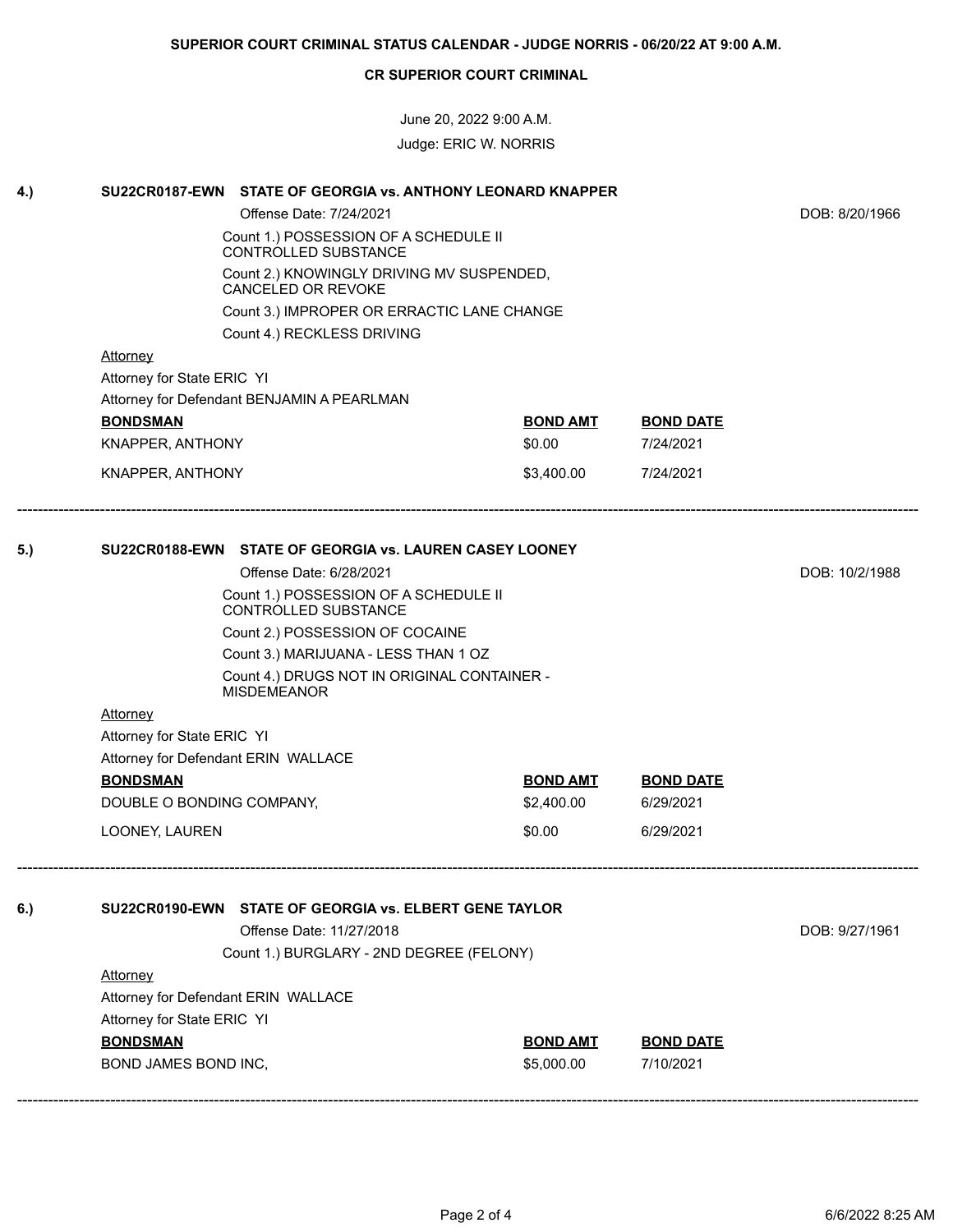June 20, 2022 9:00 A.M. Judge: ERIC W. NORRIS

| 7.) | SU22CR0191-EWN STATE OF GEORGIA vs. RANBRICA NICOLA WATKINS<br>Offense Date: 8/11/2021<br>Count 1.) AGGRAVATED ASSAULT |                 |                  | DOB: 5/31/1998 |
|-----|------------------------------------------------------------------------------------------------------------------------|-----------------|------------------|----------------|
|     | <b>Attorney</b>                                                                                                        |                 |                  |                |
|     | Attorney for State ERIC YI                                                                                             |                 |                  |                |
|     | <b>BONDSMAN</b>                                                                                                        | <b>BOND AMT</b> | <b>BOND DATE</b> |                |
|     | <b>WATKINS, VICKIE</b>                                                                                                 | \$5,000.00      | 8/13/2021        |                |
| 8.  | SU22CR0195-EWN STATE OF GEORGIA vs. TREVIOUS OMAR BUGG                                                                 |                 |                  |                |
|     | Offense Date: 2/9/2022                                                                                                 |                 |                  | DOB: 5/24/1995 |
|     | Count 1.) UNLAWFUL FOR PERSON EMPLOYED BY/<br>ASSOCIATED WITH CR                                                       |                 |                  |                |
|     | Count 2.) UNLAWFUL FOR PERSON EMPLOYED BY/<br>ASSOCIATED WITH CR                                                       |                 |                  |                |
|     | Count 3.) CONVICTED FELON/1ST OFFENDER<br>ATTEMPTED PURCHASE FA                                                        |                 |                  |                |
|     | Count 4.) FALSE STATEMENTS/WRITINGS/<br>CONCEALMENT OF FACTS                                                           |                 |                  |                |
|     | Attorney                                                                                                               |                 |                  |                |
|     | Attorney for State JEFFERSON LADAMS                                                                                    |                 |                  |                |
|     | Attorney for Defendant MATT LESTER                                                                                     |                 |                  |                |
|     |                                                                                                                        |                 |                  |                |